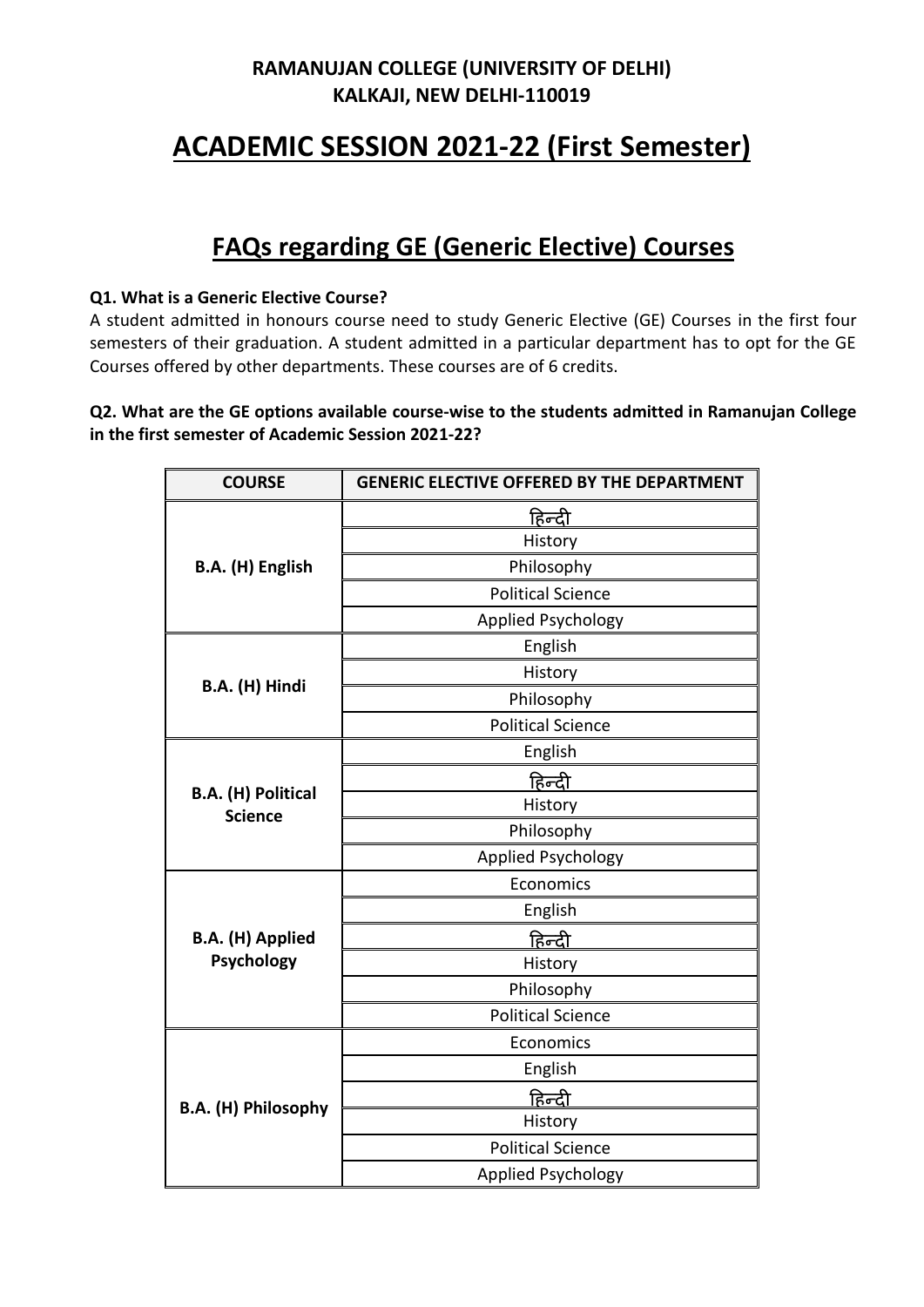# **ACADEMIC SESSION 2021-22 (First Semester)**

| <b>COURSE</b>               | <b>GENERIC ELECTIVE OFFERED BY THE DEPARTMENT</b> |
|-----------------------------|---------------------------------------------------|
|                             | Commerce                                          |
|                             | <b>Computer Science</b>                           |
|                             | Management                                        |
| <b>B.A. (H) Economics</b>   | <b>Mathematics</b>                                |
|                             | <b>Political Science</b>                          |
|                             | <b>Statistics</b>                                 |
|                             | <b>Computer Science</b>                           |
|                             | Economics                                         |
| <b>B.Com. (H)</b>           | Management                                        |
|                             | <b>Mathematics</b>                                |
|                             | <b>Statistics</b>                                 |
|                             | <b>Computer Science</b>                           |
| <b>B.Sc. (H)</b>            | Economics                                         |
| <b>Mathematics</b>          | Management                                        |
|                             | <b>Statistics</b>                                 |
|                             | <b>Computer Science</b>                           |
| <b>B.Sc. (H) Statistics</b> | Economics                                         |
|                             | Management                                        |
|                             | <b>Mathematics</b>                                |
|                             | Economics                                         |
| <b>B.Sc. (H) Computer</b>   | Management                                        |
| <b>Science</b>              | <b>Mathematics</b>                                |
|                             | <b>Statistics</b>                                 |
| <b>B.Sc. (H)</b>            | <b>Computer Science</b>                           |
| <b>Environmental</b>        | Economics                                         |
| <b>Sciences</b>             | <b>Mathematics</b>                                |
|                             | <b>Political Science</b>                          |
|                             | <b>Applied Psychology</b>                         |
|                             | <b>Statistics</b>                                 |

**Q3. Can I opt for a Generic Elective which is not listed against a particular course?** No

**Q4. Are the marks of Generic Elective papers considered in the calculation of CGPA of students?** Yes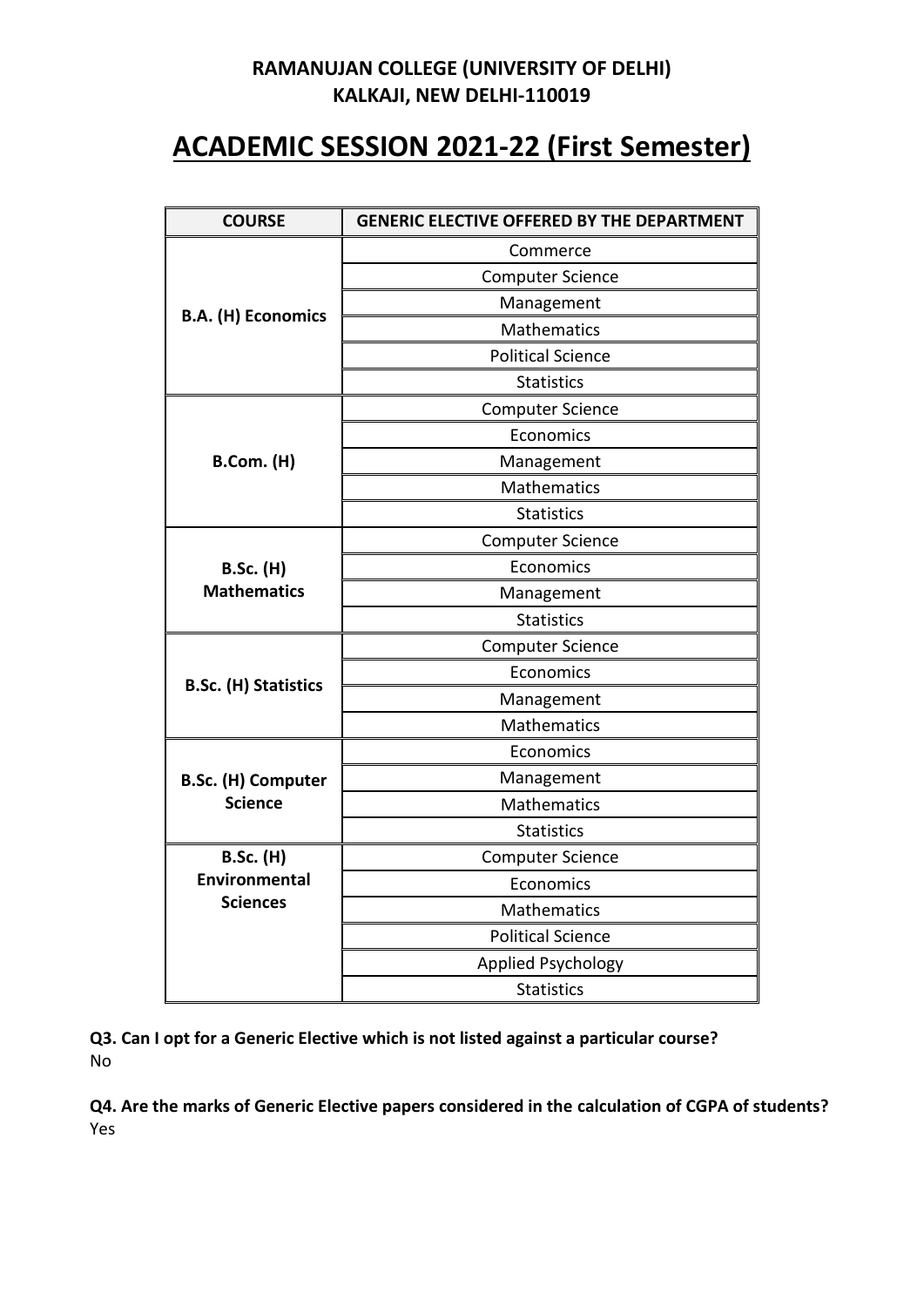# **ACADEMIC SESSION 2021-22 (First Semester)**

#### **Q5. What is the policy of Ramanujan College regarding Generic Electives?**

As per the policy of Ramanujan College, the student is recommended to continue with the same Generic Elective Course till the fourth semester as opted by him/ her in the first semester. This is encouraged to provide an opportunity to the student to have the full exposure of the selected subject. Moreover, it has been observed that the students who change their generic electives in the third or fourth semester face the problems as the basics of that subject are already being covered in the initial semesters.

#### **Q6. What are the names of the papers for all the four semesters offered by various departments in Generic Elective Course?**

| <b>Department</b>                   | 1 <sup>st</sup> Semester                                             | 2 <sup>nd</sup> Semester                                 | 3 <sup>rd</sup> Semester                                      | 4 <sup>th</sup> Semester                                          |
|-------------------------------------|----------------------------------------------------------------------|----------------------------------------------------------|---------------------------------------------------------------|-------------------------------------------------------------------|
| <b>English</b>                      | Readings in Indian<br>diversities and Literary<br>Movements          | The Individual and<br>Society                            | Contemporary India:<br>Women and<br>empowerment               | Language, Literature<br>and Culture                               |
| Hindi                               | हिंदी सिनेमा और उसका<br>अध्ययन                                       | रचनात्मक लेखन                                            | भाषा और समाज                                                  | हिंदी का वैश्विक<br>परिदृश्य                                      |
| <b>Political</b><br><b>Science</b>  | Nationalism in India                                                 | Understanding<br>Ambedkar                                | Gandhi & the<br><b>Contemporary World</b>                     | Women, Power and<br><b>Politics</b>                               |
| <b>Management</b>                   | Fundamental of<br>Marketing<br>Management                            | <b>Ethics &amp; Corporate</b><br>Social Responsibility   | Entrepreneurship and<br><b>New Venture Creation</b>           | Production and<br>Operations<br>Management                        |
| <b>Economics</b>                    | Introductory<br>Microeconomics                                       | Introductory<br>Macroeconomics                           | Indian Economy-I                                              | Indian Economy-II                                                 |
| <b>History</b>                      | Delhi Through the<br>Ages: The Making of its<br>Early Modern History | The world after 1945                                     | Making of post-<br>colonial India (c.<br>1950-1990)           | Religion and<br>Religiosity                                       |
| <b>Applied</b><br><b>Psychology</b> | Psychology for Living                                                | Understanding<br>Psychology                              | <b>Intergroup Relations</b>                                   | Abnormal Psychology                                               |
| Computer<br><b>Science</b>          | Programming using<br>Python (with Practical)                         | Database<br><b>Management System</b><br>(with Practical) | <b>Computer Networks</b><br>(with Practical)                  | <b>Information Security</b><br>and Cyber Laws (with<br>Practical) |
| <b>Statistics</b>                   | <b>Statistical Methods</b><br>(with Practical)                       | Introductory<br>Probability (with<br>Practical)          | <b>Basics of Statistical</b><br>Inference (with<br>Practical) | <b>Applied Statistics</b><br>(with Practical)                     |
| <b>Mathematics</b>                  | Calculus                                                             | Linear Algebra                                           | <b>Differential Equations</b><br>(with Practical)             | <b>Numerical Methods</b><br>(with Practical)                      |
| <b>Commerce</b>                     | <b>Basics of Accounting</b>                                          | Finance for Non-<br><b>Finance Executives</b>            | Investing in Stock<br>Markets                                 | <b>Insurance and Risk</b><br>Management                           |
| Philosophy                          | <b>Ethics in Public</b><br>Domain                                    | <b>Formal Logic</b>                                      | Feminism                                                      | <b>Bioethics</b>                                                  |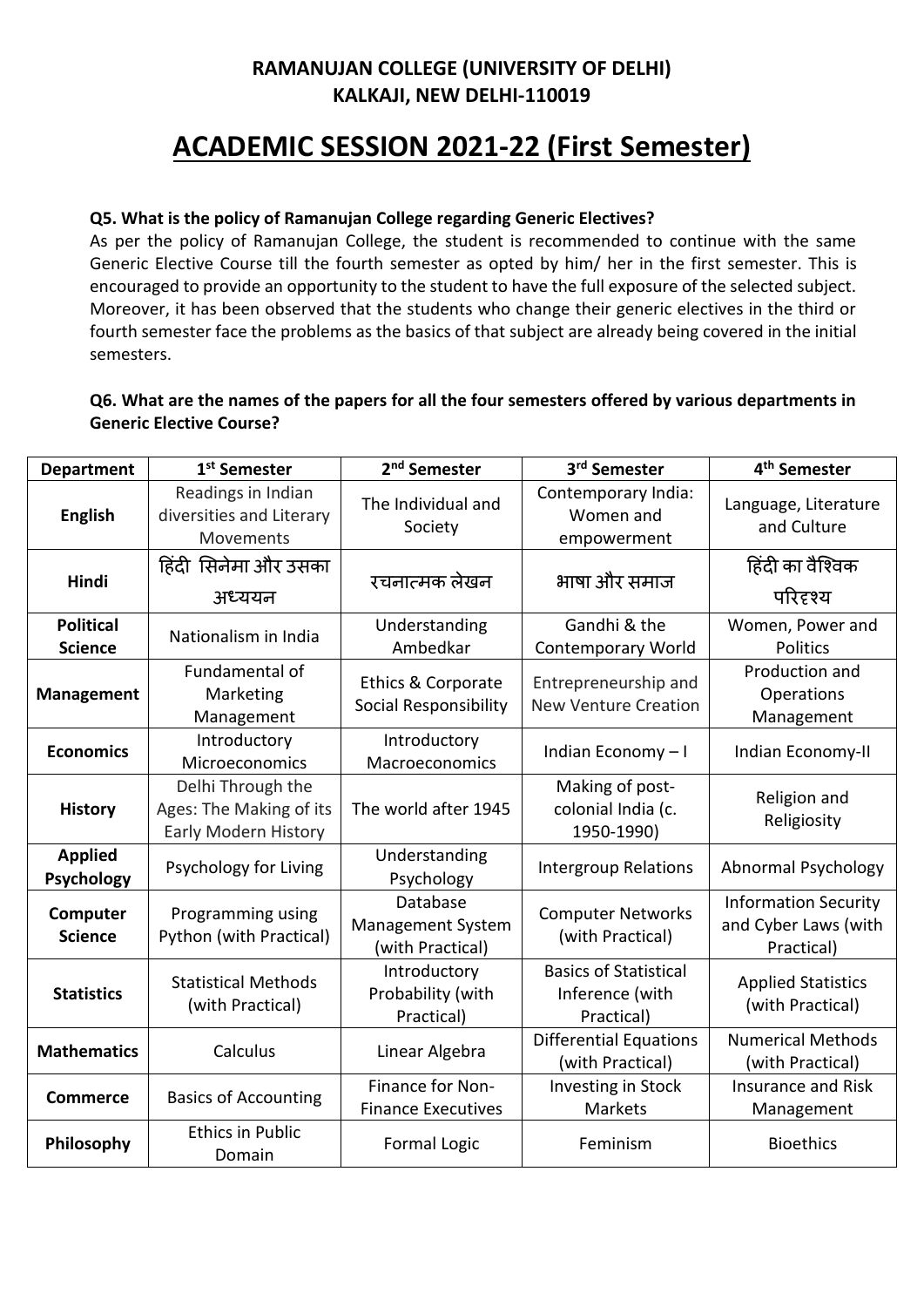# **ACADEMIC SESSION 2021-22 (First Semester)**

#### **Q7. From where can I find the syllabus of Generic Elective papers?**

The syllabus of all the courses has been uploaded on the website of the University of Delhi at the following link:

<http://www.du.ac.in/index.php?page=revised-syllabi-ug>

If still you are unable to locate the syllabus, please mail to the Time-Table Committee of the Ramanujan College at [timetable@ramanujan.du.ac.in](mailto:timetable@ramanujan.du.ac.in)

#### **Q8. How will the students be able to select their Generic Electives in the first semester?**

The students can select their generic electives through the Student Portal. The procedure will be intimated to the students through the website of the college.

#### **Q9. Is there any suggestion while making a selection for a Generic Elective Course?**

Since Ramanujan College recommends that the student should study the same Generic Elective for all the four semesters, therefore, all the students who have secured their admission in Ramanujan College are requested to cautiously make their choice for the generic elective course in the first semester depending upon

- the interest in the subject;
- the syllabus of the papers offered in that generic electives; and
- the relevance of the subject in future (for pursuing post-graduation in that subject, preparation for entrance exams etc.)

#### **Q10. What is the brief description of the Generic Elective Papers offered by the various departments in first semester?**

| <b>DEPARTMENT</b>                 | <b>NAME OF THE</b><br><b>GE PAPER</b> | <b>BRIEF DESCRIPTION</b>                                                                                                                                                                                                                                                                                   |
|-----------------------------------|---------------------------------------|------------------------------------------------------------------------------------------------------------------------------------------------------------------------------------------------------------------------------------------------------------------------------------------------------------|
| <b>COMMERCE</b>                   | <b>Basics of</b><br><b>Accounting</b> | This course provides students a firm foundation in basic<br>accounting concepts and methodology and<br>also<br>acquaints them with the changes taking place in the<br>preparation and presentation of financial statements in<br>accordance to the applicable accounting standards and<br>relevant Acts.   |
| <b>COMPUTER</b><br><b>SCIENCE</b> | Programming<br>using Python           | This course is designed as the first course that introduces<br>computers and programming to non-Computer Science<br>students. The course focuses on the use of computer and<br>programming to solve problems of different domains. It<br>also introduces the concept of<br>object-oriented<br>programming. |
| <b>ECONOMICS</b>                  | Introductory<br><b>Microeconomics</b> | This course seeks to introduce microeconomic analysis as<br>a way of understanding the world. It exposes students to                                                                                                                                                                                       |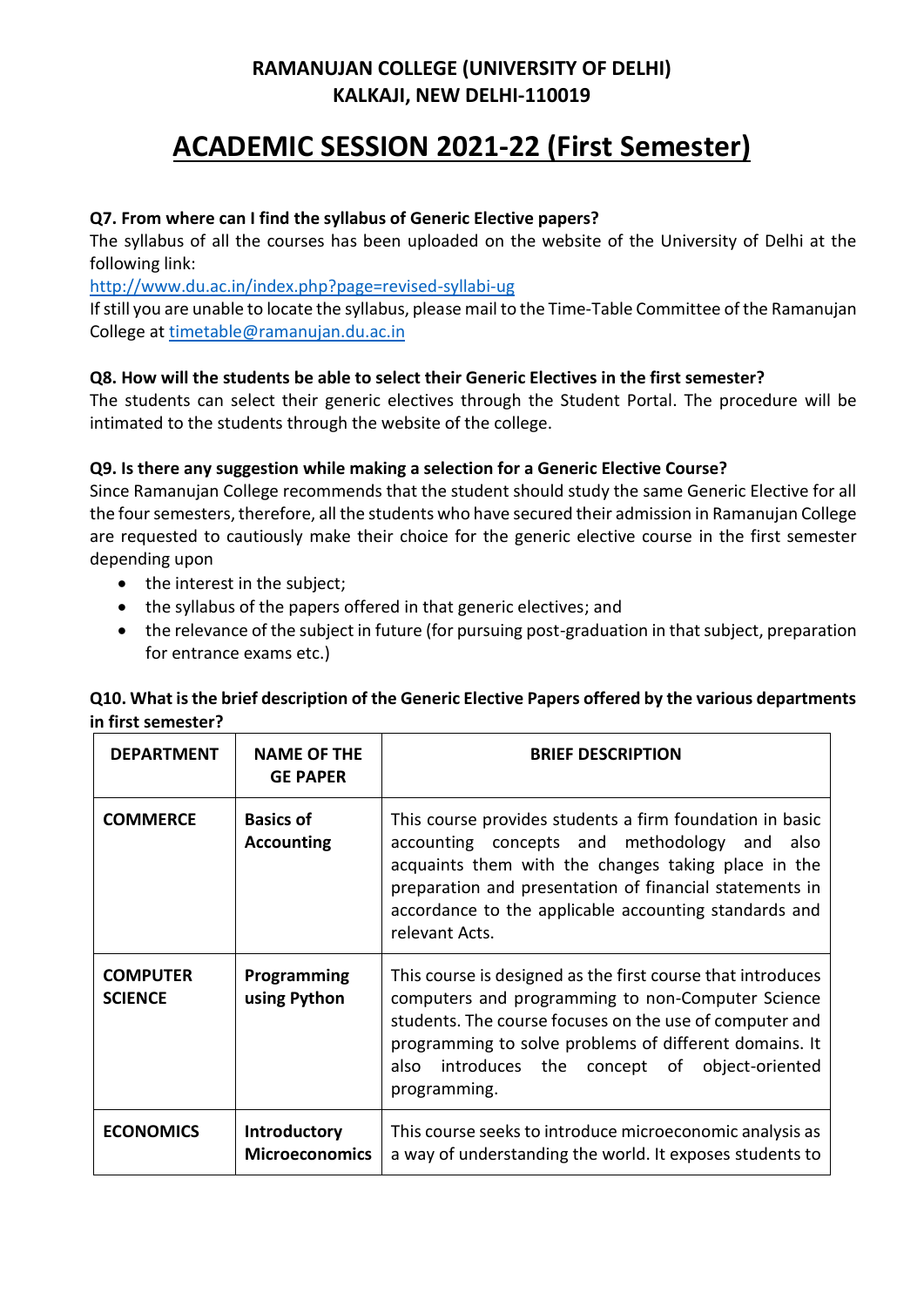# **ACADEMIC SESSION 2021-22 (First Semester)**

|                |                                                                                                 | standard microeconomic theory with a focus on the<br>development of economic intuition, whilst also providing<br>certain economic tools that support this intuition along<br>the way. The microeconomic mind-set helps students<br>thinking about issues that are relevant empirically and for<br>policy. The course is aimed primarily at those who have<br>not previously studied economics. It provides a<br>foundation for further study in economics but is<br>sufficiently self-contained to provide grounding for those<br>who do not intend to take the subject any further.                                                                                                                                                                                                            |
|----------------|-------------------------------------------------------------------------------------------------|-------------------------------------------------------------------------------------------------------------------------------------------------------------------------------------------------------------------------------------------------------------------------------------------------------------------------------------------------------------------------------------------------------------------------------------------------------------------------------------------------------------------------------------------------------------------------------------------------------------------------------------------------------------------------------------------------------------------------------------------------------------------------------------------------|
| <b>ENGLISH</b> | <b>Readings in</b><br>Indian<br>diversities and<br>Literary<br><b>Movements</b>                 | This course seeks to equip students with an overview of<br>the development of literatures in India and its wide<br>linguistic diversity. Students will study authors and<br>movements from different regions and time periods.                                                                                                                                                                                                                                                                                                                                                                                                                                                                                                                                                                  |
| हिंदी          | हिन्दी सिनेमा<br>और उसका<br>अध्ययन                                                              | हिंदी सिनेमा की लोकप्रियता ही विद्यार्थियों को उसके अध्ययन<br>के लिए भी प्रेरित करती है । हिंदी सिनेमा आज की युवा पीढ़ी के<br>हृदय की धड़कन बन चुका है । ऐसे में सिनेमा के बह्आयामी और<br>व्यापक स्वरूप को जानने के लिए और उसके तकनीकी पहल्ओं<br>से परिचित होने के लिए इस विषय को विद्यार्थी चुन सकता है ।<br>समाज, साहित्य और रंगमंच का बृहत दर्शन सिनेमा में किया जा<br>सकता है । वर्तमान संदर्भ में विद्यार्थी की रुचि और रोजगार को<br>यहाँ आश्रय मिलता है । अतः इस विषय का चयन प्रासंगिक है।                                                                                                                                                                                                                                                                                                |
| <b>HISTORY</b> | Delhi through<br>the Ages: The<br><b>Making of its</b><br><b>Early Modern</b><br><b>History</b> | This paper reveals the different ages of Delhi. It reflects<br>how Delhi came into existence and how did it emerged to<br>be one of the most significant cities of India among all the<br>times. From Stone Age Sites in Delhi area to Pre-historic<br>settlements there has been a vivid interpretation of<br>several propounded theories about it. Besides that, the<br>medieval history of various cities of Delhi is associated<br>with the Sultanate & the Mughals with the Sufis, the<br>Courtiers and the people who resided here. It relates to<br>the artisans, the commercial groups and the brokers, the<br>bazaar and their hinterlands that created a glittering<br>emporium & a culture of urbanity that seized the<br>imagination of the people of age. In the modern Delhi era, |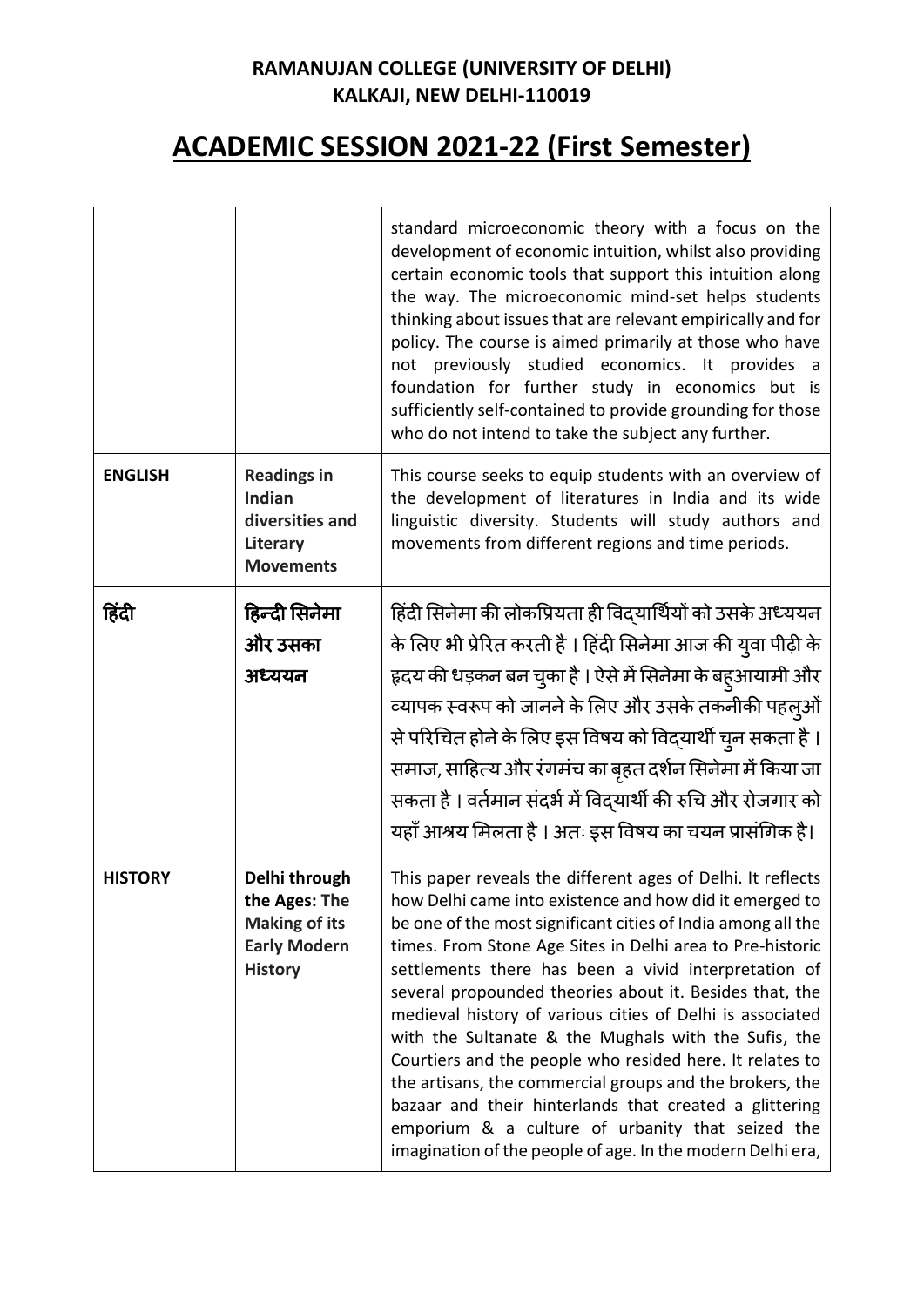# **ACADEMIC SESSION 2021-22 (First Semester)**

|                                    |                                                                | the importance of Delhi can be observed from the battle<br>of Parpatganj to the Ghadar 1857.                                                                                                                                                                                                                                                                                                                                                                                                                                                                                                                                                                                                                                                |
|------------------------------------|----------------------------------------------------------------|---------------------------------------------------------------------------------------------------------------------------------------------------------------------------------------------------------------------------------------------------------------------------------------------------------------------------------------------------------------------------------------------------------------------------------------------------------------------------------------------------------------------------------------------------------------------------------------------------------------------------------------------------------------------------------------------------------------------------------------------|
| <b>MANAGEMENT</b>                  | <b>Fundamental of</b><br><b>Marketing</b><br><b>Management</b> | This course aims to build a basic understanding of<br>marketing management decisions. It will equip students<br>with an understanding of marketing mix elements.<br>Students will be able to:<br>1. Understand the concept of marketing and related<br>concepts;<br>2. An understanding of various elements of marketing<br>mix.                                                                                                                                                                                                                                                                                                                                                                                                            |
| <b>MATHEMATICS</b>                 | <b>Calculus</b>                                                | The main aim of this course is to learn about applications<br>of derivatives for sketching of curves and conics and<br>applications of definite integrals for calculating volumes<br>of solids of revolution, length of plane curves and surface<br>areas of revolution. Various notions related to vector-<br>valued functions and functions of several variables are<br>discussed in this course. This course will enable the<br>students to:<br>1) Visualize three dimensional figures and calculating<br>their volumes;<br>2) Draw the graph of functions in polar coordinates and<br>level curves of functions of several variables;<br>3) Understand Limits, continuity and partial derivatives of<br>functions of several variables. |
| <b>PHILOSOPHY</b>                  | <b>Ethics in Public</b><br><b>Domain</b>                       | This paper is an attempt to make students understand<br>the importance of ethics in social and personal life. We<br>understand the personal, social, political,<br>try to<br>philosophical issues, problem and debates through the<br>lenses of morality and find out ethical solutions for it. In<br>doing this, we firstly define what is ethics and how it is<br>connected with our everyday life.                                                                                                                                                                                                                                                                                                                                       |
| <b>POLITICAL</b><br><b>SCIENCE</b> | <b>Nationalism in</b><br>India                                 | The purpose of this course is to help students understand<br>the struggle of Indian people against colonialism. It seeks<br>to achieve this understanding by looking at this struggle<br>from different theoretical perspectives that highlight its<br>different dimensions. The course begins with the<br>nineteenth century Indian responses to colonial<br>dominance in the form of reformism and its criticism and<br>continues through various phases up to the events                                                                                                                                                                                                                                                                 |